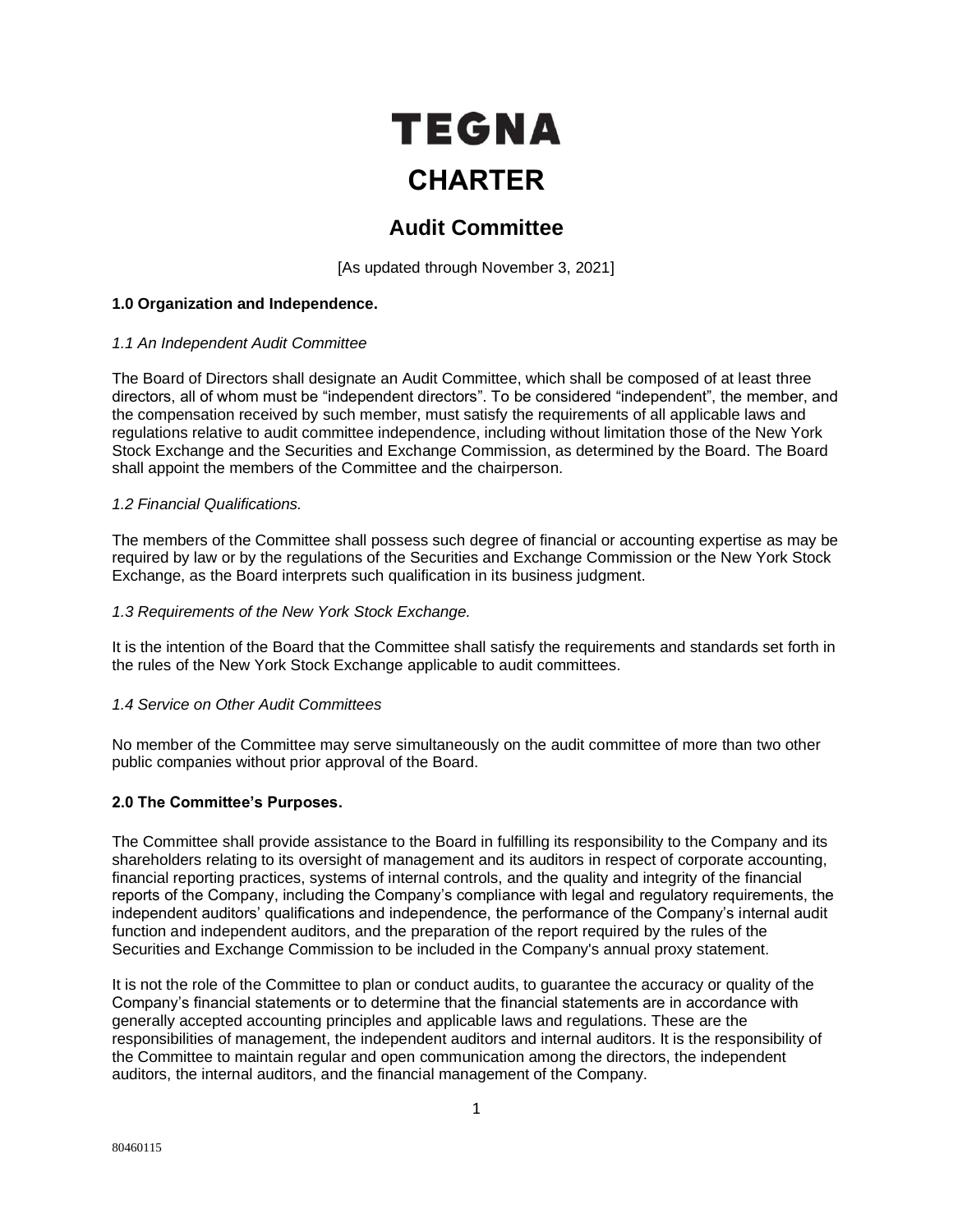#### **3.0 The Committee's Duties and Responsibilities.**

In carrying out its responsibilities, the Committee believes its policies and procedures should remain flexible in order to best react to changing conditions and to oversee management's implementation of prudent corporate accounting and reporting policies.

#### *3.1 Appointment of the Independent Auditors.*

To the extent required by applicable law or regulation: (i) the Committee will be directly responsible for the appointment, compensation, retention and oversight of the independent auditors (including the resolution of any disagreements between management and the independent auditors regarding financial reporting), (ii) the independent auditors shall report directly to the Committee, and (iii) all audit and non-audit services to be performed by the independent auditors shall be disclosed in accordance with SEC rules. Before the independent auditors are engaged by the Company to render audit or non-audit services, the engagement shall be approved by the Committee or entered into pursuant to pre-approval policies and procedures established by the Committee, provided the policies and procedures are detailed as to the particular service, the Committee is informed of each service, and such policies and procedures do not include delegation of the Committee's responsibilities to management. The Committee may delegate to one or more members of the Committee who are independent directors the authority to grant preapprovals required by this subsection, and the decisions of the member to whom this authority is delegated shall be presented to the Committee at the next scheduled meeting of the Committee. The independent auditors may not perform for the Company any services that are prohibited by law or regulation. The foregoing requirements do not preclude the Committee from obtaining the input of management, but these responsibilities may not be delegated to management. The Board and management may communicate with the independent auditors at any time they deem it appropriate.

#### *3.2 Annual Statement from the Independent Auditors.*

The Committee is responsible for obtaining from the independent auditors at least annually, a formal written statement delineating all relationships between the auditors and the Company. The Committee shall be responsible for conferring with the independent auditors with respect to any disclosed relationships or services that may affect the objectivity and independence of the independent auditors and for recommending to the Board such appropriate action as may be necessary to satisfy itself as to the qualifications, performance and independence of the independent auditors.

To the extent required by law or regulation, the annual statement also shall describe: (i) the firm's internal quality control procedures, (ii) any material issues raised by the most recent internal quality-control review, or peer review, of the firm, or by an inquiry or investigation by governmental or professional authorities, within the preceding five years, respecting one or more independent audits carried out by the firm, and (iii) any steps taken to deal with any such issues.

The Committee will comply with all relevant laws and regulations relative to (i) rotation of independent auditors or independent audit personnel and (ii) the performance of services by an independent audit firm when a former employee of that firm currently serves as chief executive officer, chief financial officer, chief accounting officer or equivalent officer of the Company.

# *3.3 Risk Assessment and Accounting Controls.*

The Committee will review in a general manner and discuss with management the guidelines and policies developed and implemented by management to assess and manage the Company's exposure to risk. As to the Company's financial risk exposures, the Committee will review with the independent auditors, the Company's internal auditor, and appropriate financial and accounting personnel, as applicable, all major risk exposures and the steps management has taken to monitor and control such exposures, including as to the adequacy and effectiveness of the accounting and financial controls of the Company, and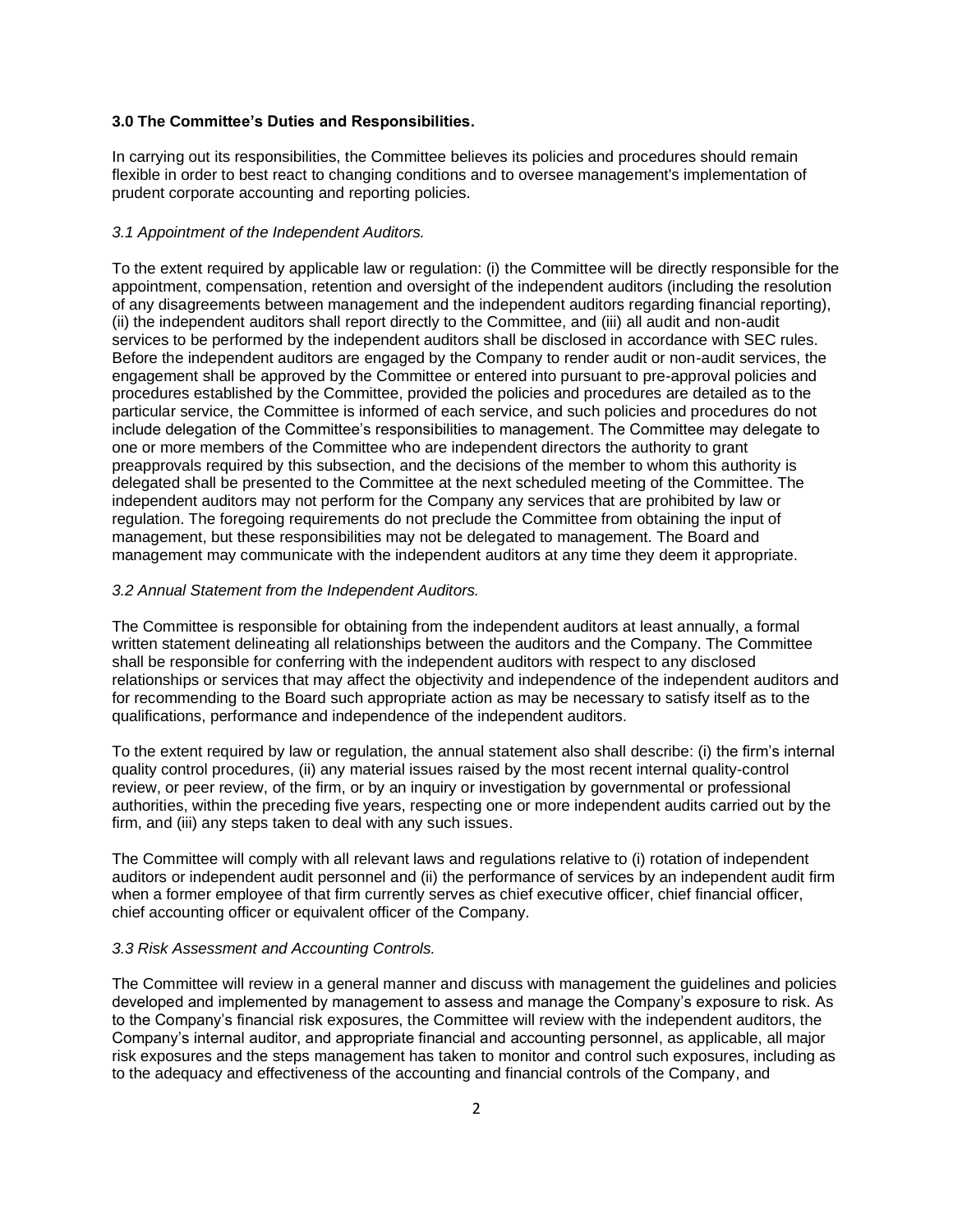guidelines and policies to govern the process by which financial, accounting and audit risks are assessed and managed by the Company, and will elicit any recommendations for the improvement of such internal control procedures or particular areas where new or more detailed controls or procedures are desirable or for other methods of assessing and managing financial risk exposures. The Committee will establish, implement and conduct an annual review of the procedures for (i) the receipt, retention and treatment of complaints received by the Company regarding accounting, internal accounting controls or auditing matters and (ii) the confidential, anonymous submission by employees of the Company of concerns regarding questionable accounting or auditing matters.

#### *3.4 The Annual Audit.*

The Committee will meet with the independent auditors and financial management of the Company to review the scope of the proposed audit plan for the current year and the audit procedures to be utilized, and at the conclusion thereof review such audit, including any comments or recommendations of the independent auditors.

The Committee will regularly review with the independent auditors any audit problems or difficulties the auditors encountered in the course of the audit work, including any restrictions on the scope of the independent auditors' activities or on access to requested information, and any significant disagreements with management, and management's response.

In that regard, no officer or director of the Company, or any other person acting under the direction thereof, shall violate any law or regulation that prohibits fraudulently influencing, coercing, manipulating, or misleading any independent auditor engaged in the performance of an audit of the financial statements of the Company for the purpose of rendering such financial statements materially misleading.

#### *3.5 Hiring Policies.*

The Committee will set clear hiring policies for employees or former employees of the independent auditors.

#### *3.6 The Internal Audit Function*

The Company will maintain an internal audit function. The Committee will review the internal audit function of the Company, including the independence and authority of its reporting obligations, the proposed audit plans for the coming year, and the coordination of such plans with the independent auditors. The Committee will receive as necessary notification of material adverse findings from internal audits and a progress report on the proposed internal audit plan, as appropriate, with explanations for changes from the original plan.

#### *3.7 Earnings Releases.*

The Committee will discuss earnings press releases and financial information and earnings guidance provided to analysts and rating agencies, though this may be done generally (i.e., discussion of the types of information to be disclosed and the type of presentation to be made) and the Committee need not discuss in advance each earnings release or each instance in which the Company may provide earnings guidance.

# *3.8 Review of Financial Statements.*

The Committee will meet with management and the independent auditors to discuss the annual audited financial statements and the quarterly financial statements, including a discussion of all matters relevant thereto that are required to be discussed under any applicable law or regulation or that the Committee otherwise considers it desirable to discuss. This shall include a review and discussion of any major issues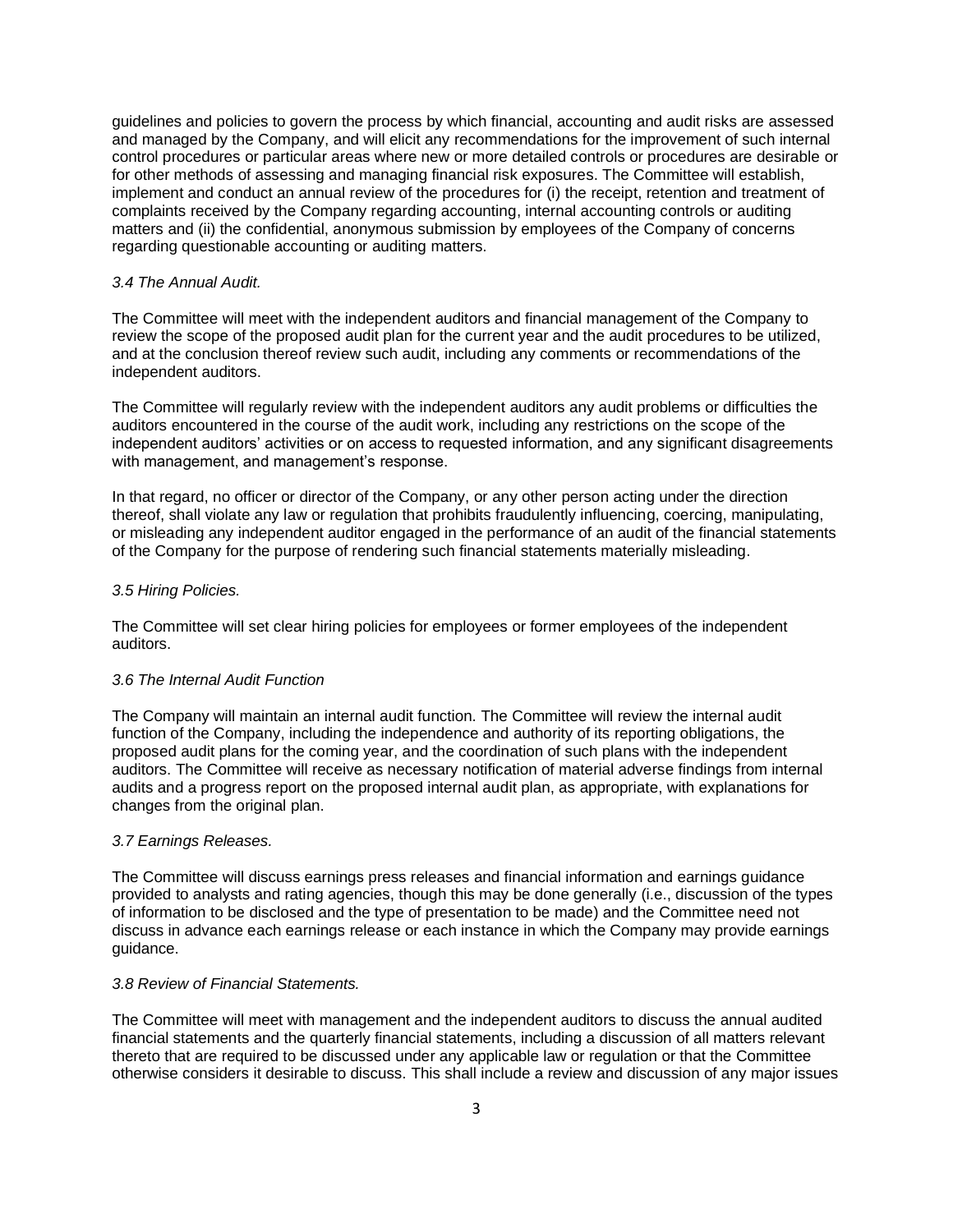regarding accounting principles and financial statement presentation, including any significant changes in the Company's selection or application of accounting principles; any significant financial reporting issues and judgments made in connection with the preparation of the Company's financial statements, including the effects of alternative GAAP methods; and the effect of regulatory and accounting initiatives and offbalance sheet structures on the Company's financial statements. In addition, the independent auditors must timely report to the Committee on all matters that are required to be reported under any applicable law or regulation or that the independent auditors otherwise consider it desirable to report, including all "critical audit matters" under applicable Public Company Accounting Oversight Board (PCAOB) standards. The Committee shall engage in dialogue with the independent auditor and management to understand the nature of each critical audit matter, if any, the auditor's basis for identifying a matter as a critical audit matter and how each such identified matter will be described in the auditor's report.

Each report that contains financial statements (including annual and quarterly reports), and that is required to be prepared in accordance with (or reconciled to) generally accepted accounting principles and filed with the SEC, shall reflect or disclose all information required to be reflected or disclosed under any applicable law or regulation, and in a manner in accordance with such law or regulation.

#### *3.9 Separate Meetings.*

Periodically, the Committee shall meet separately with management, with the internal auditor, and with the independent auditors. Among the items to be discussed in these meetings are the independent auditors' evaluation of the Company's financial, accounting, and auditing personnel, and the cooperation that the independent auditors receive during the course of the audit.

#### *3.10 Proxy Statement.*

The Committee will prepare the disclosure required by the rules of the Securities and Exchange Commission to be included in the Company's annual proxy statement.

#### *3.11 Succession Planning.*

The Committee will review accounting and financial staffing and succession planning within the Company, as necessary.

#### *3.12 Diversity Efforts.*

The Committee will monitor and periodically discuss with management the Company's finance and asset management-related diversity and inclusion efforts, including the Company's investment and purchasing involving minority-owned businesses.

#### *3.13 Reporting to the Board.*

The Committee will review the matters discussed at each Committee meeting with the Board. The Committee should review with the full board any issues that arise with respect to the quality or integrity of the Company's financial statements, the Company's compliance with legal or regulatory requirements, the performance and independence of the Company's independent auditors, or the performance of the internal audit function.

# *3.14 Investigations.*

The Committee will investigate any matter brought to its attention within the scope of its duties to the extent and in such manner as it considers appropriate (including confidential, anonymous submissions by employees of concerns regarding questionable accounting or auditing matters). The Committee will discuss with management and the independent auditors any correspondence with regulators or